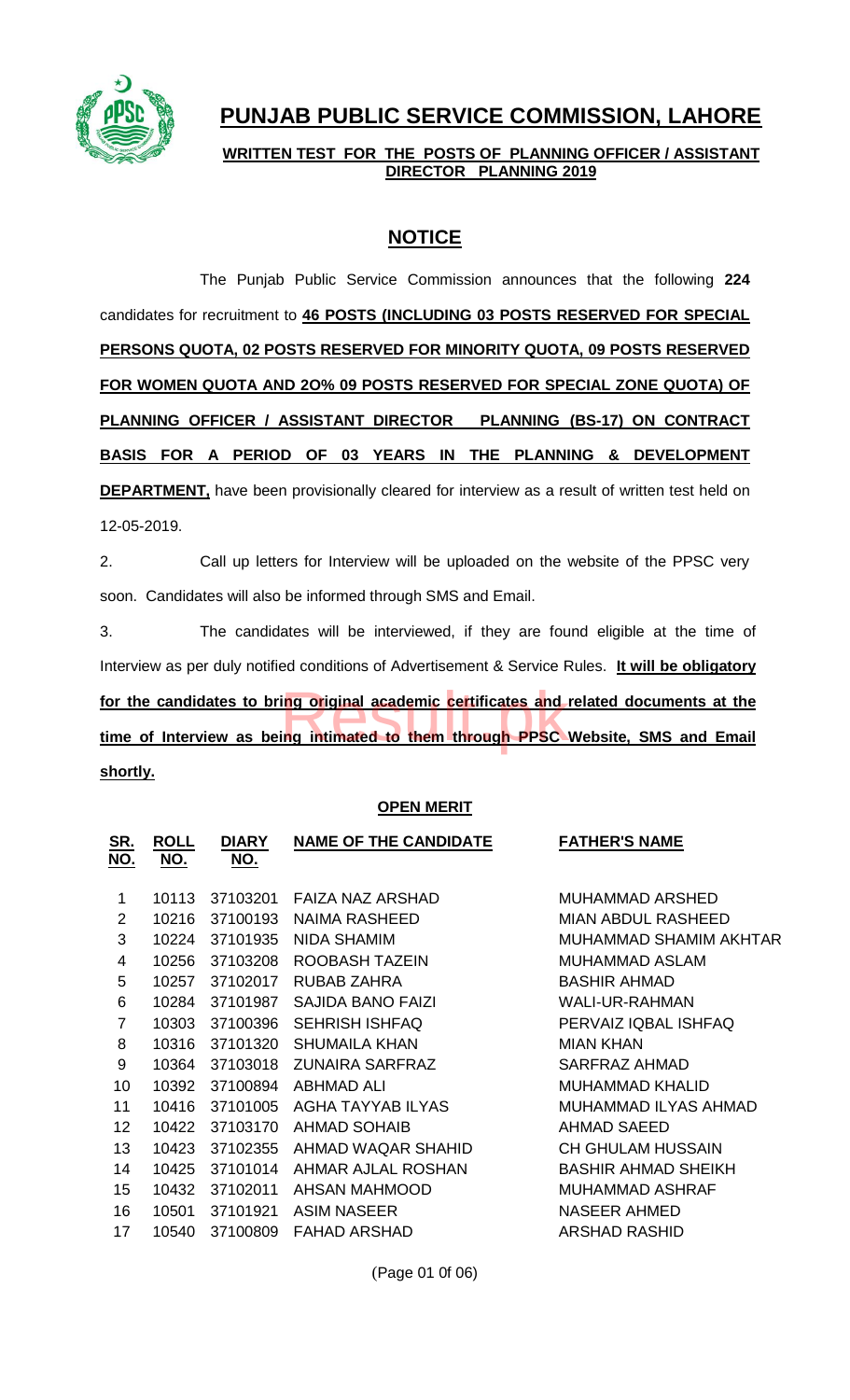| 18 | 10544 | 37102345 | <b>FAHIM ABID</b>             | Α            |
|----|-------|----------|-------------------------------|--------------|
| 19 | 10559 | 37100569 | <b>FARHAN AKBAR</b>           | A            |
| 20 | 10563 | 37102111 | <b>FARHAQ ZAFAR</b>           | M            |
| 21 | 10565 | 37101344 | <b>FAROOQ IRSHAAD</b>         | IF           |
| 22 | 10599 | 37102439 | <b>HAFIZ BILAL NASIR</b>      | S            |
| 23 | 10601 | 37102669 | <b>HAFIZ GHAZANFAR ALI</b>    | Κ            |
| 24 | 10654 | 37101380 | <b>HUSNAIN ASGHAR</b>         | M            |
| 25 | 10670 | 37102939 | <b>INTSAR AHMED</b>           | S            |
| 26 | 10671 | 37101761 | <b>IRFAN HASSAN</b>           | Α            |
| 27 | 10678 | 37101839 | <b>ISHTIAQ AHMAD</b>          | K            |
| 28 | 10679 | 37101251 | <b>ISRAR AHMAD</b>            | M            |
| 29 | 10687 | 37101906 | <b>JAVED IQBAL</b>            | M            |
| 30 | 10698 | 37100448 | <b>KASHIF HANIF</b>           | M            |
| 31 | 10726 | 37100500 | <b>MAKHDOOM RAZA</b>          | N            |
| 32 | 10734 | 37100006 | <b>MARATAB ALI BHATTI</b>     | G            |
| 33 | 10758 | 37100054 | <b>MUBASHER ALI</b>           | M            |
| 34 | 10770 | 37100002 | <b>MUHAMAMD YASIR SULTAN</b>  | M            |
| 35 | 10783 | 37100682 | <b>MUHAMMAD ADIL</b>          | G            |
| 36 | 10790 | 37102655 | <b>MUHAMMAD AFZAAL</b>        | M            |
| 37 | 10803 | 37100252 | <b>MUHAMMAD AKRAM</b>         | Α            |
| 38 | 10817 | 37101070 | MUHAMMAD AMMAAR AFZAL         | M            |
| 39 | 10860 | 37100003 | <b>MUHAMMAD BABAR</b>         | M            |
| 40 | 10869 | 37100368 | <b>MUHAMMAD EHSANULLAH</b>    | M            |
|    |       |          | <b>NABEEL</b>                 |              |
| 41 | 10883 | 37102516 | MUHAMMAD GULFAM ARSHED        | M            |
| 42 | 10941 | 37100087 | MUHAMMAD MUBEEN SARWAR        | M            |
| 43 | 10948 | 37102015 | <b>MUHAMMAD NADEEM</b>        | M            |
| 44 | 10969 | 37102686 | <b>MUHAMMAD QASIM</b>         | $\mathsf{L}$ |
| 45 | 10982 | 37100960 | <b>MUHAMMAD SAIF ULLAH</b>    | M            |
| 46 | 10984 | 37101309 | <b>MUHAMMAD SAJID</b><br>┻    | S            |
| 47 | 10987 | 37100483 | <b>MUHAMMAD SALEEM</b>        | U            |
| 48 | 11011 | 37101176 | <b>MUHAMMAD SHOAIB YOUSAF</b> | M            |
| 49 | 11031 | 37100849 | MUHAMMAD TARIQ QAMAR          | N            |
| 50 | 11032 | 37100476 | MUHAMMAD TAYYAB RAFIQUE       | M            |
| 51 | 11084 | 37102979 | <b>MUHAMMAD ZUBAIR</b>        | Α            |
| 52 | 11132 | 37100096 | <b>OBAID ULLAH</b>            | G            |
| 53 | 11155 | 37101177 | RANA MUHAMMAD MUZAFFAR        | R            |
|    |       |          | <b>IQBAL</b>                  |              |
| 54 | 11195 | 37100177 | <b>SAJJAD AHMAD</b>           | M            |
| 55 | 11249 | 37100834 | SHIEKH NAJAF ALI              | S            |
| 56 | 11360 | 37100933 | <b>WALEED AKBAR</b>           | M            |
| 57 | 11365 | 37102571 | <b>WAQAS AHMAD</b>            | M            |
| 58 | 20025 | 37101008 | AHMED HASSAN CHATTHA          | M            |
| 59 | 20031 | 37101029 | <b>AKMAL AKMAL</b>            | M            |
| 60 | 20063 | 37102804 | <b>HABIB UR REHMAN</b>        | M            |
| 61 | 20068 | 37102850 | <b>HAMZA BIN SAUD</b>         | S            |
| 62 | 20087 | 37102546 | <b>KASHIF HABEEB</b>          | G            |
| 63 | 20115 | 37101757 | MUHAMMAD ANUS HAYAT KHAN      | S            |
| 64 | 20133 | 37100821 | <b>MUHAMMAD IMRAN</b>         | M            |
| 65 | 20141 | 37102947 | MUHAMMAD NAEEM KHAN           | G            |
| 66 | 20153 | 37102407 | <b>MUHAMMAD SHOAIB</b>        | M            |
| 67 | 20157 | 37101890 | <b>MUHAMMAD TARIQ</b>         | B            |
| 68 | 20199 | 37102952 | <b>RIAZ AHMED</b>             | A            |
| 69 | 20241 | 37100035 | <b>WAQAS AHMED</b>            | M            |
| 70 | 20324 | 37102303 | <b>SARA HASSAN</b>            | M            |

**ABID HUSSAIN MALIK** AKBAR ALI MUHAMMAD ZAFAR **IRSHAAD AHMAD** SYED ZABOOR KHAN KHADIM HUSSAIN MUHAMMAD ASGHAR **SULTAN AHMED** ABDUL AZIZ KHIZAR HAYAT GONDAL MUHAMMAD MANSHA MUHAMMAD IQBAL **M HANIF** NAIMET ALI VERK GHULAM SARWAR BHATTI MUHAMMAD ANWAR MUHAMMAD ASHRAF **GHULAM RASOOL** MUHAMMAD MANSHA ALLAH DITTA MUHAMMAD AFZAL MUHAMMAD AKHTAR MIAN MUHAMMAD SIDDIQUE

MUHAMMAD ARSHED MUHAMMAD SAKHI SARWAR MUHAMMAD RAFIQ LIAQUAT ALI SINDHOO MUHAMMAD MANSHA **SUMAIR KHAN UMAR DRAZ** MUHAMMAD YOUSAF NAZAR MUHAMMAD MUHAMMAD RAFIQUE AMANAT ALI **GHULAM MUHAMMAD** RANA MUHAMMAD IQBAL

MUHAMMAD MURTAZA SHIEKH AFZAAL HUSSAIN MUHAMMAD AKBAR MUHAMMAD HAYAT MUHAMMAD ASHRAF CHATTHA MUHAMMAD ASLAM MUNAWAR HUSSAIN SAUD BIN AMAN **GHULAM HABEEB** SHOUKAT HAYAT KHAN MUHAMMAD AYUB **GUL ZADA** MUHAMMAD BASHIR BASHIR AHMAD ABDUL QAYYUM **MALIK AKHTAR SAEED** MAZHAR HUSSAIN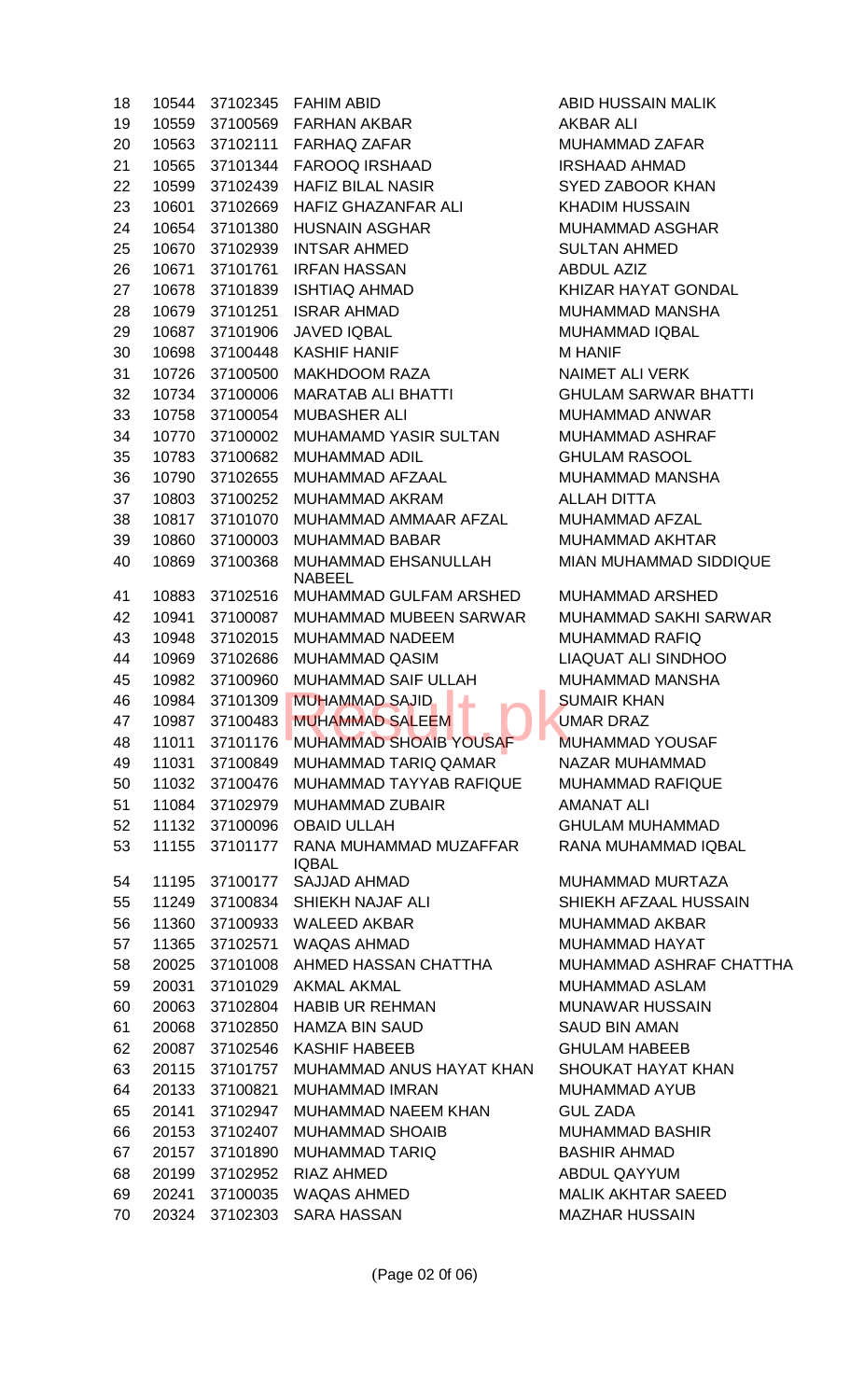| 71  | 30003 | 37100249 | ATEEQ UR REHMAN *SPECIAL<br><b>PERSON*</b>     | <b>WAHID</b>      |
|-----|-------|----------|------------------------------------------------|-------------------|
| 72  | 30118 | 37100700 | <b>MAZHER HUSSAIN</b>                          | <b>MUHAN</b>      |
| 73  | 30124 | 37101480 | MUHAMMAD AAMIR KHAN                            | <b>ZULFIQ</b>     |
| 74  | 30130 | 37101104 | MUHAMMAD ADNAN                                 | <b>ABDUL</b>      |
| 75  | 30142 | 37100347 | MUHAMMAD AQEEL                                 | <b>SULTAI</b>     |
| 76  | 30163 | 37101428 | MUHAMMAD AVAIS BUTT                            | <b>GHULA</b>      |
| 77  | 30164 | 37100945 | <b>MUHAMMAD AZAD</b>                           | <b>MUHAN</b>      |
| 78  | 30167 | 37101952 | <b>MUHAMMAD BILAL</b>                          | <b>MANZO</b>      |
| 79  | 30177 | 37100608 | MUHAMMAD HUSSNAIN                              | <b>AHMAD</b>      |
| 80  | 30190 | 37102844 | <b>MUHAMMAD ISHAQ</b>                          | <b>GHULA</b>      |
| 81  | 30198 | 37101972 | MUHAMMAD JUNAID RAZA                           | <b>MUHAN</b>      |
| 82  | 30212 | 37101366 | MUHAMMAD MUJAHID                               | <b>QAZI AI</b>    |
| 83  | 30215 | 37102643 | MUHAMMAD MUSTAJAB SHABBIR                      | <b>SHABB</b>      |
| 84  | 30234 | 37100897 | MUHAMMAD ROSHAN ZAMIR                          | AZIZ AF           |
| 85  | 30292 | 37100286 | <b>RASHID AMEEN</b>                            | <b>HAFIZ N</b>    |
| 86  | 30320 | 37101133 | <b>SULEMAN TARIQ TARAR</b>                     | <b>TARIQ</b>      |
| 87  | 30401 | 37102519 | <b>NAIMA ASLAM</b>                             | <b>MOUHA</b>      |
| 88  | 30447 | 37102101 | <b>SONIA AMJAD</b>                             | <b>MUHAN</b>      |
| 89  | 40011 | 37101570 | <b>ABID HUSSAIN</b>                            | <b>SUBAH</b>      |
| 90  | 40032 | 37102997 | ATIQ-UR-REHMAN                                 | <b>MALIK</b>      |
| 91  | 40052 | 37100998 | <b>IMRAN AKRAM</b>                             | <b>MUHAN</b>      |
| 92  | 40125 | 37100761 | MUHAMMAD NADIR KHALIL                          | <b>KHALIL</b>     |
| 93  | 40134 | 37100010 | MUHAMMAD RIZWAN                                | <b>ABDUL</b>      |
| 94  | 40192 | 37101202 | <b>SAJJAD ASHRAF</b>                           | <b>MUHAN</b>      |
| 95  | 40193 | 37101342 | SARFRAZ UL HASSAN                              | <b>CH MUI</b>     |
| 96  | 40210 | 37100642 | <b>SYED AMEER HAIDER</b>                       | SYED <sub>Z</sub> |
| 97  | 50066 | 37100112 | MUHAMMAD YOUSUF                                | <b>SAWAN</b>      |
| 98  | 60126 | 37102422 | <b>ABDULREHMAN</b>                             | <b>MUKHT</b>      |
| 99  | 60148 | 37102206 | <b>AMNAN JAVAID</b><br><b>The Common State</b> | <b>JAVAID</b>     |
| 100 | 60165 | 37102305 | <b>BASIR ALI</b>                               | <b>RAFAQ</b>      |
| 101 | 60185 | 37101472 | <b>HAFIZ MUHAMMAD KAMRAN</b><br><b>YOUNIS</b>  | <b>MUHAN</b>      |
| 102 | 60205 | 37100742 | <b>MIAN TOQEER RAZA</b>                        | <b>MUHAN</b>      |
| 103 | 60215 |          | 37101123 MUHAMMAD ABDULLAH                     | ZAFAR             |
| 104 | 60248 | 37103102 | <b>MUHAMMAD IRFAN</b>                          | <b>ZULFIQ</b>     |
| 105 | 60267 | 37100655 | <b>MUHAMMAD QAISAR</b>                         | <b>MUHAN</b>      |
| 106 | 60292 | 37102941 | <b>MUHAMMAD USMAN</b>                          | <b>MUHAN</b>      |
| 107 | 60293 |          | 37100042 MUHAMMAD USMAN                        | <b>MUHAB</b>      |
| 108 | 60311 | 37102744 | <b>MUKHTAR AHMAD</b>                           | <b>MUHAN</b>      |
| 109 | 60339 | 37103177 | <b>SHIRAZ HADER</b>                            | <b>RAI ABI</b>    |
| 110 | 60347 | 37100207 | <b>TOSIF UR REHMAN</b>                         | <b>MUHAN</b>      |
| 111 | 70078 | 37103030 | <b>FARRUKH HAYAT</b>                           | <b>UMAR I</b>     |
| 112 | 70097 | 37102205 | <b>IMTIAZ AHMED</b>                            | <b>ALLAH</b>      |
| 113 | 70118 | 37100729 | MUHAMMAD IKRAM                                 | <b>AHMAD</b>      |
| 114 | 70141 |          | 37101338 MUHAMMAD SHOAIB RAZA                  | <b>SARFR</b>      |
| 115 | 70168 |          | 37100712 SHAHID ALI MALIK                      | <b>MALIKI</b>     |

WAHID BAKHSH

MUHAMMAD HUSSAIN ZULFIQAR ALI ABDUL GHAFFAR SULTAN MEHMOOD **GHULAM NABI** MUHAMMAD AKRAM MANZOOR HUSSAIN AHMAD BAKHSH **GHULAM FARID** MUHAMMAD ABDUL RAHEEM QAZI ABDUL SATTAR SHABBIR AHMAD AZIZ AHMAD HAFIZ MUHAMMAD AMEEN TARIQ NAWAZ TARAR MOUHAMMAD ASLAM MUHAMMAD AMJAD SUBAH SADIQ MALIK ABDUL RASHEED MUHAMMAD AKRAM KHALIL AHMED ABDUL RAZZAQ MUHAMMAD ASHRAF CH MUHAMMAD HASSAN SYED ZAHID HUSSAIN **SAWAN KHAN** MUKHTAR AHMAD RAFAQAT ALI MUHAMMAD YOUNIS

MUHAMMAD MUKHTAR ZAFAR IQBAL **ZULFIQAR ALI** MUHAMMAD ARSHAD MUHAMMAD YOUSAF MUHABBAT ALI MUHAMMAD QASIM RAI ABDUL QAYYUM KHAN MUHAMMAD ASHRAF UMAR HAYAT ALLAH YAR AHMAD KHAN SARFRAZ KHAN MALIK MUHAMMAD ALI

#### **SPECIAL PERSONS QUOTA**

| <u>SR.</u><br><u>NO.</u> | <u>ROLL</u><br><u>NO.</u> | <b>DIARY</b><br><u>NO.</u> | <b>NAME OF THE CANDIDATE</b>            | <b>FATHER'S NAME</b>        |
|--------------------------|---------------------------|----------------------------|-----------------------------------------|-----------------------------|
|                          |                           |                            |                                         |                             |
|                          |                           |                            | 116 10007 37100810 AZHAR ABBAS          | HAJI MUHAMMAD               |
|                          |                           |                            | 117  10014  37100106  JEHAN ZAIB JAVED  | JAVED LODHI                 |
|                          |                           |                            | 118 10015 37100543 MOAZZAM ALI WARIS    | <b>MUHAMMAD WARIS MALIK</b> |
|                          |                           |                            | 119 10017 37100399 MUFFASER ZAFAR ULLAH | ZAFAR ULLAH                 |

(Page 03 0f 06)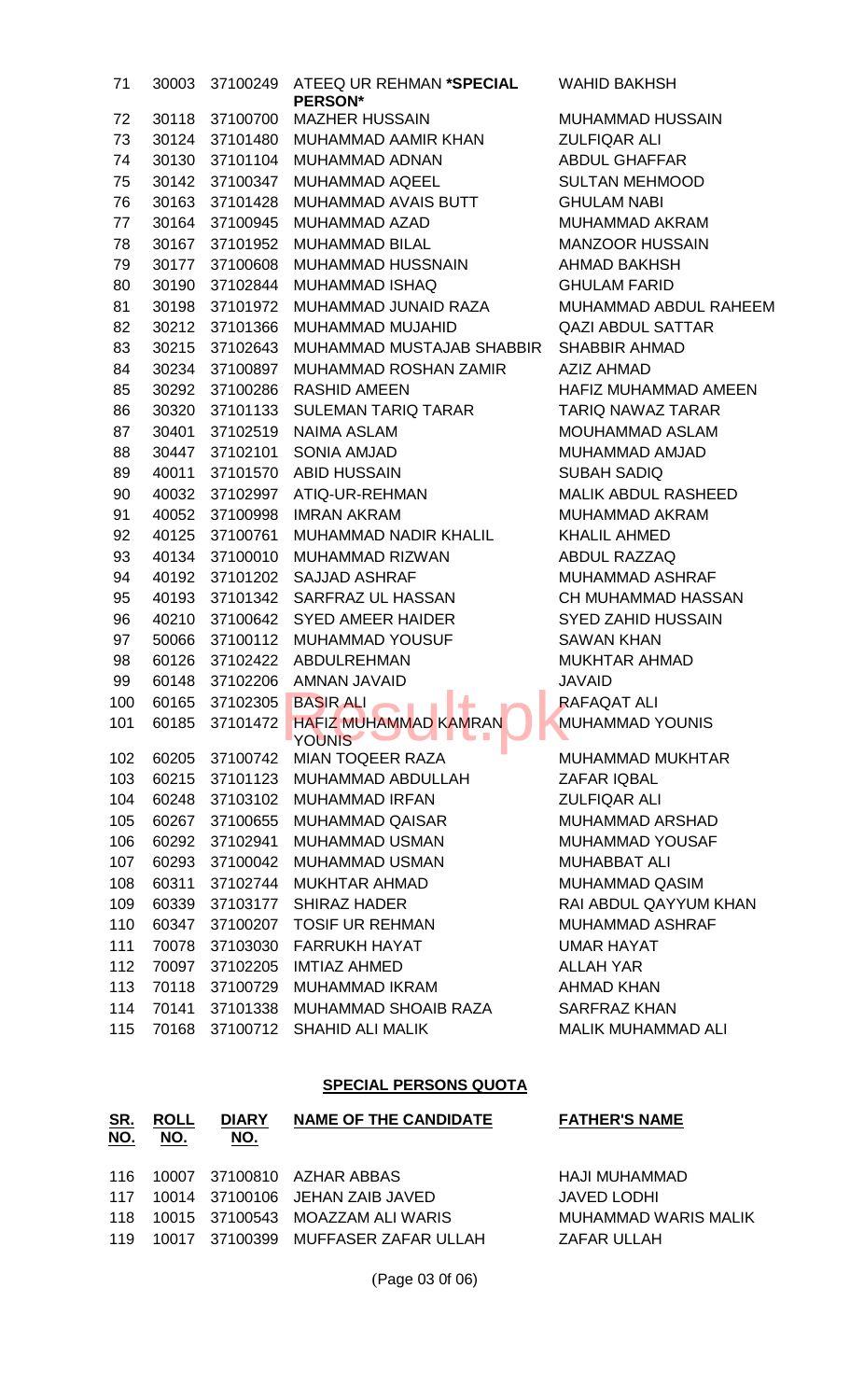| 120 | 10018 | 37101294 | MUHAMMAD ARSLAN NADEEM  | <b>ZAWAR HUSAIN</b>         |
|-----|-------|----------|-------------------------|-----------------------------|
| 121 | 10025 | 37101023 | MUHAMMAD RIZWAN         | <b>MUHAMMAD SIDDIQUE</b>    |
| 122 | 10027 | 37100062 | <b>MUHAMMAD SHAHBAZ</b> | <b>MUHAMMAD ILYAS</b>       |
| 123 | 10029 | 37100269 | MUHAMMAD TAHIR MUBEEN   | ALLAH RAKHA                 |
| 124 | 10030 | 37101531 | MUHAMMAD UMAIR          | MUHAMMAD YASEEN NASIR       |
| 125 | 20005 | 37101741 | <b>JAVED HUSSAIN</b>    | <b>GULZAR HUSSAIN</b>       |
| 126 | 20257 | 37100408 | FATIMA BIBI             | AYUB AKHAN                  |
| 127 | 30002 | 37100223 | AHMAD BILAL LODHI       | <b>MUHAMMAD BILAL LODHI</b> |
| 128 | 30006 | 37101879 | MAZHAR ALI SHAH         | <b>NAZAR HUSSAIN SHAH</b>   |
| 129 | 60115 | 37100418 | MUHAMMAD SHAHZAD        | MUHAMMAD IKRAM              |
| 130 | 70041 | 37100105 | WAQAR AMJAD             | AMJAD HUSSAIN               |
|     |       |          |                         |                             |

# **MINORITY QUOTA**

| <u>SR.</u><br><u>NO.</u> | <b>ROLL</b><br>NO. | <b>DIARY</b><br><u>NO.</u> | <b>NAME OF THE CANDIDATE</b>   | <b>FATHER'S NAME</b>  |
|--------------------------|--------------------|----------------------------|--------------------------------|-----------------------|
| 131                      |                    |                            | 10395 37101461 ABRAHAM MALL    | MALVIN MALL           |
|                          |                    |                            | 132 20023 37102199 AHBAN AASI  | <b>VICTOR AASI</b>    |
| 133                      |                    |                            | 60123 37100119 ABDUL BASIT     | MUHAMMAD SATTAR       |
| 134                      |                    |                            | 60167 37100804 DANNIAL KHOKHAR | <b>SAMUEL KHOKHAR</b> |

## **WOMEN QUOTA**

| <u>SR.</u><br><u>NO.</u> | <u>ROLL</u><br><u>NO.</u> | <b>DIARY</b><br><u>NO.</u> | <b>NAME OF THE CANDIDATE</b>                   | <b>FATHER'S NAME</b>                       |
|--------------------------|---------------------------|----------------------------|------------------------------------------------|--------------------------------------------|
| 135                      | 10040                     | 37100513                   | <b>ABIDA HAFEEZ</b>                            | <b>HAFEEZ AHMAD</b>                        |
| 136                      | 10055                     | 37101481                   | <b>AMMARA IFTIKHAR</b>                         | <b>IFTIKHAR AHMAD</b>                      |
| 137                      | 10062                     | 37102840                   | <b>ANAM RAFIQUE MUGHAL</b>                     | <b>MUHAMMAD RAFIQUE</b>                    |
| 138                      | 10065                     | 37101893                   | a T<br><b>ANSA AMJAD</b>                       | <b>AMJAD HUSSAIN</b>                       |
| 139                      | 10071                     | 37102116                   | ASIA TABASSAM CHEEMA                           | ABDUL GHAFOOR CHEEMA                       |
| 140                      | 10077                     | 37102296                   | <b>ATIA HUSSAIN</b>                            | <b>MUHAMMAD HUSSAIN</b>                    |
| 141                      | 10105                     | 37101593                   | <b>BUSHRA MANZOOR</b>                          | <b>MAHR MANZOOR HUSSAIN</b><br><b>SIAL</b> |
| 142                      | 10122                     | 37101857                   | <b>FARZANA YOUSAF</b>                          | <b>MUHAMMAD YOUSAF</b>                     |
| 143                      | 10157                     | 37102764                   | <b>IRAM EHSAN</b>                              | <b>MUHAMMAD EHSAN ILAHI</b>                |
| 144                      | 10164                     | 37100290                   | <b>JAVERIA SAHUKAT</b>                         | <b>MALIK SHAUKAT ALI</b>                   |
| 145                      | 10170                     | 37102347                   | <b>KHALIDA PARVEEN</b>                         | <b>GHULAM RASOOL</b>                       |
| 146                      | 10174                     | 37100901                   | <b>MADIHA MAHMOOD</b>                          | <b>MAHMOOD ANWER</b>                       |
| 147                      | 10190                     | 37101899                   | <b>MARIA KANWAL</b>                            | <b>DOST MUHAMMAD</b>                       |
| 148                      | 10192                     | 37101453                   | <b>MARYAM AZHAR</b><br><b>MAZHAR ALI AZHAR</b> |                                            |
| 149                      | 10197                     | 37100131                   | <b>MEHTAB YASEEN</b>                           | <b>GHULAM YASEEN</b>                       |
| 150                      | 10242                     | 37101197                   | <b>RAHAT ISRAR</b>                             | <b>SYED ISRAR HUSSAIN</b>                  |
| 151                      | 10253                     | 37101078                   | <b>RIZWANA SADIQ</b>                           | MUHAMMAD SADIQ ANJUM                       |
| 152                      | 10273                     | 37103040                   | <b>SADIA MURTAZA</b>                           | <b>RIAZ AHMAD</b>                          |
| 153                      | 10283                     | 37101419                   | <b>SAIRA IJAZ</b>                              | <b>IJAZ AHMAD MALIK</b>                    |
| 154                      | 10291                     | 37101483                   | <b>SANA FIRDAUS</b>                            | <b>NAMET ALI</b>                           |
| 155                      | 10293                     | 37102614                   | <b>SANA SHAHZADI</b>                           | <b>HAJI MUHAMMAD ASHRAF</b>                |
| 156                      | 10296                     | 37103174                   | <b>SANIA SAJJAD</b><br><b>SAJJAD ZAHEER</b>    |                                            |
| 157                      | 10298                     | 37100311                   | SARAH SULEMAN ** NON-<br>MUSLIM**              | <b>AFTAB SULEMAN</b>                       |
| 158                      | 10346                     | 37101842                   | <b>TAYYABA AMBER</b>                           | <b>LAL HUSSAIN</b>                         |
| 159                      | 10353                     | 37101731                   | UMM-E-HABIBA                                   | <b>SHAHID MEHMOOD</b>                      |
| 160                      | 10361                     | 37102925                   | <b>ZUBAIRA ANWAR</b>                           | <b>MUHAMMAD ANWAR</b>                      |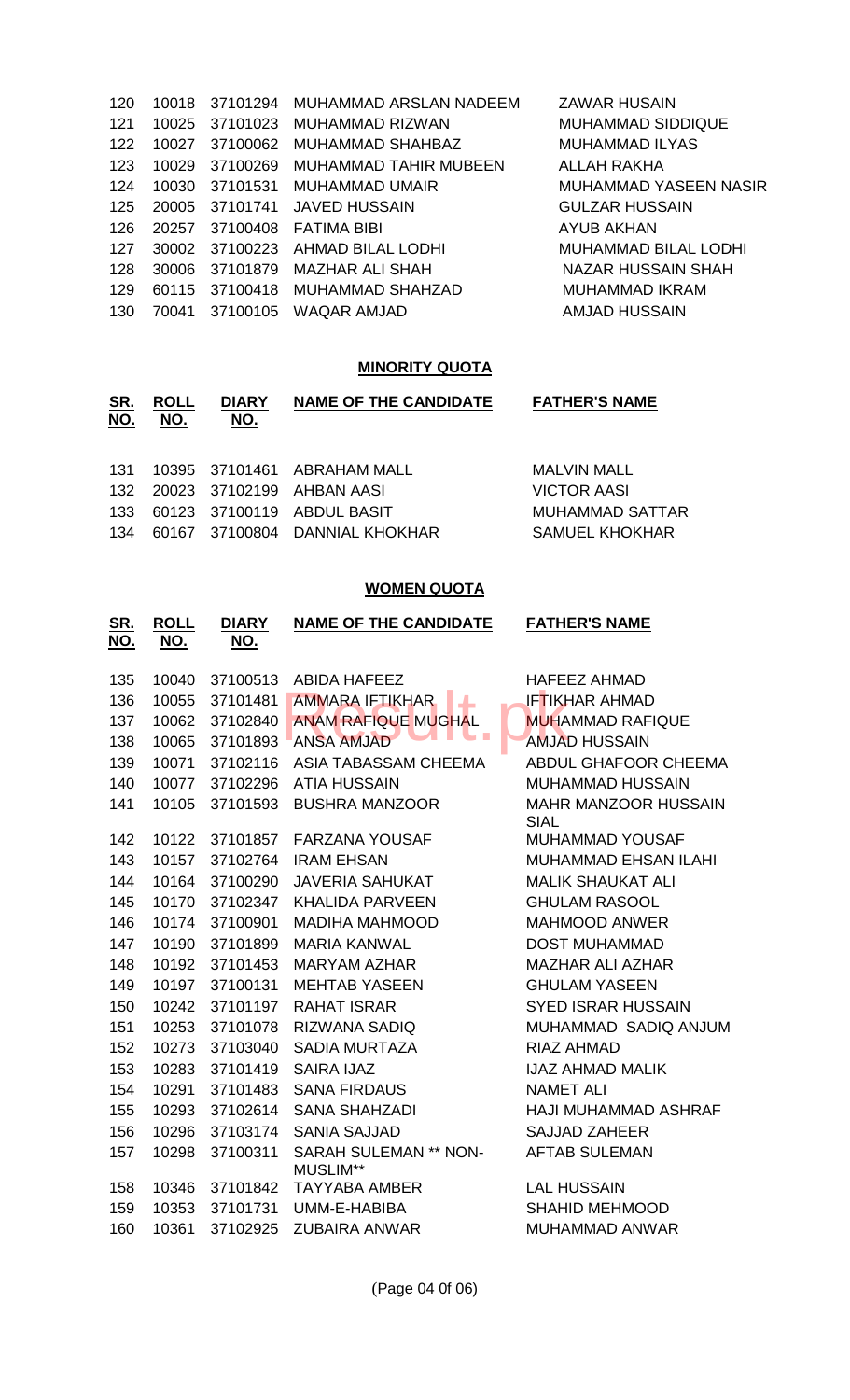| 161 | 20313 | 37100795       | <b>SAIRA SAEED</b>         |
|-----|-------|----------------|----------------------------|
| 162 |       |                | 20323 37101792 SARA GULL   |
| 163 |       | 20342 37100548 | UZMA PERVEEN               |
| 164 | 30363 | 37100462       | <b>ANEELA FAKHAR</b>       |
| 165 | 30386 | 37101262       | <b>IQRA KANWAL</b>         |
| 166 | 30402 | 37100827       | <b>NAINTARA</b>            |
| 167 |       | 30415 37102262 | <b>SADIA ASLAM</b>         |
| 168 | 30455 | 37100155       | <b>UZMA</b>                |
| 169 | 40276 |                | 37100478 ISHRAT FATIMA     |
| 170 | 40295 |                | 37103178 RAZIA RAZZAQ      |
| 171 | 50100 | 37101726       | <b>NAYAB ZAHRA QURESHI</b> |
| 172 |       | 50105 37101945 | SADIA SUMMER               |
| 173 |       | 50106 37102238 | <b>SALMA SULEMAN</b>       |
| 174 | 60014 | 37102813       | <b>AQSA RASHEED</b>        |
| 175 | 60056 | 37101753       | <b>MALEEHA MALIK</b>       |
| 176 | 60058 | 37102710       | MARRYAM RAZZAQ             |
| 177 | 60063 | 37101157       | <b>NADIA CHEHZADI</b>      |
| 178 | 60093 | 37102982       | <b>SIDRA REHMAN</b>        |
| 179 | 70025 | 37100539       | <b>RUBINA RASHEED</b>      |

MUHAMMAD SAEED RAJA AZHAR MAMOON **TARIQ KHALIL** FAKHAR UL ZAMAN RAHEEM BAKHSH RIAZ AHMAD MUHAMMAD ASLAM ABID RAB NAWAZ MAQSOOD UL HASSAN **ABDUL RAZZAQ** SAFDAR ABBAS QURESHI SABIR ALI MUHAMMAD SULEMAN KHAN ABDUL RASHEED MUHAMMAD RIAZ RAZZAQ TARIQ MUHAMMAD SALEEM KHAN ABDUR REHMAN RASHEED AHMAD

### **SPECIAL ZONE QUOTA**

| <u>SR.</u><br><u>NO.</u> | <b>ROLL</b><br><u>NO.</u> | <b>DIARY</b><br><u>NO.</u> | <b>NAME OF THE CANDIDATE</b>             | <b>FATHER'S NAME</b>        |
|--------------------------|---------------------------|----------------------------|------------------------------------------|-----------------------------|
| 180                      | 10375                     | 37101522                   | <b>ABDUL KHALIQ</b>                      | <b>MUHAMMAD AKRAM</b>       |
| 181                      | 10414                     | 37101108                   | AFTAB HASSAN KHAN                        | <b>ASHIQ HUSSAIN KHAN</b>   |
| 182                      | 10471                     | 37102831                   | <b>AMAR RAFIQUE</b>                      | <b>MUHAMMAD RAFIQUE</b>     |
| 183                      | 10602                     | 37101151                   | <b>HAFIZ MATLOOB AHMAD</b>               | HAFIZ MASOOD AHMAD          |
|                          |                           |                            | <b>QURESHI</b>                           | <b>QURESHI</b>              |
| 184                      | 10872                     | 37100109                   | <b>MUHAMMAD FAISAL</b>                   | <b>ABDUL MALIK</b>          |
| 185                      | 10926                     | 37100055                   | <b>MUHAMMAD KASHIF</b>                   | RANA MUHAMMAD ARSHAD        |
| 186                      | 10974                     | 37101247                   | <b>MUHAMMAD RIZWAN</b>                   | <b>MUHAMMAD HANIF</b>       |
| 187                      | 11016                     | 37100209                   | MUHAMMAD SOHAIL ARSHAD                   | MUHAMMAD ARSHAD             |
| 188                      | 11033                     | 37101184                   | MUHAMMAD TOSEEF HASAN                    | <b>SABIR HASAN</b>          |
| 189                      | 11041                     | 37102395                   | <b>MUHAMMAD UMER ASGHER</b>              | MUHAMMAD LAIQ ASGHER        |
| 190                      | 11163                     | 37102091                   | RAO MUZAMIL FAROOQ                       | RAO MUHAMMAD FAROOQ         |
| 191                      | 11295                     | 37101075                   | SYED YAWAR ARSLAN GILLANI                | <b>SAEED AHMAD SHAH</b>     |
| 192                      | 20204                     | 37102589                   | <b>SALEEM ULLAH KHAN</b>                 | ZAFAR ULLAH KHAN            |
| 193                      | 20213                     | 37102326                   | SHAHID NAWAZ<br>MUHAMMAD NAWAZ SHAHZAD   |                             |
| 194                      | 30029                     | 37102052                   | <b>ALI RAZA</b><br><b>MUHAMMAD ASLAM</b> |                             |
| 195                      | 30034                     | 37100363                   | <b>AMJAD TAQQI</b><br>MUHAMMAD TAQQI     |                             |
| 196                      | 30040                     | 37100225                   | <b>ASIF ALI</b><br><b>BASHIR AHMAD</b>   |                             |
| 197                      | 30076                     | 37100538                   | HAFIZ MUHAMMAD NAWEED                    | MUHAMMAD NAWAZ              |
| 198                      | 30090                     | 37102547                   | <b>IHSAN QADIR</b>                       | <b>GUL NAWAZ</b>            |
| 199                      | 30099                     | 37101127                   | <b>ISHTIAQ AHMED</b>                     | <b>MUHAMMAD SHARIF</b>      |
| 200                      | 30104                     | 37102799                   | <b>JUNAID IQBAL</b>                      | <b>ZAFAR IQBAL</b>          |
| 201                      | 30126                     | 37100336                   | MUHAMMAD ABDULLAH TALAL                  | AKHAR HUSSAIN KHAN          |
| 202                      | 30129                     | 37102773                   | <b>MUHAMMAD ADNAN</b>                    | <b>MUHAMMAD IQBAL</b>       |
| 203                      | 30189                     | 37100527                   | <b>MUHAMMAD IRFAN BASHIR</b>             | <b>BASHIR AHMED</b>         |
| 204                      | 30207                     | 37100751                   | <b>MUHAMMAD MUBASHER</b>                 | MUHAMMAD ASHRAF             |
| 205                      | 30242                     | 37101350                   | MUHAMMAD SHAHID IFTIKHAR                 | MUHAMMAD IFTIKHAR           |
| 206                      | 30255                     | 37101258                   | <b>MUHAMMAD TOFIQUE TAHIR</b>            | <b>GHULAM HUSSAIN TAHIR</b> |
| 207                      | 30269                     | 37102958                   | <b>MUHAMMAD YOUNIS HASHMI</b>            | <b>ABDUL AZIZ HASHMI</b>    |
| 208                      | 30277                     | 37101902                   | <b>MUNIR AHMAD</b>                       | <b>ALLAH BAKHSH</b>         |
| 209                      | 30344                     | 37101831                   | <b>WAQQAS ZULFIQAR</b>                   | <b>ZULFIQAR ALI</b>         |

(Page 05 0f 06)